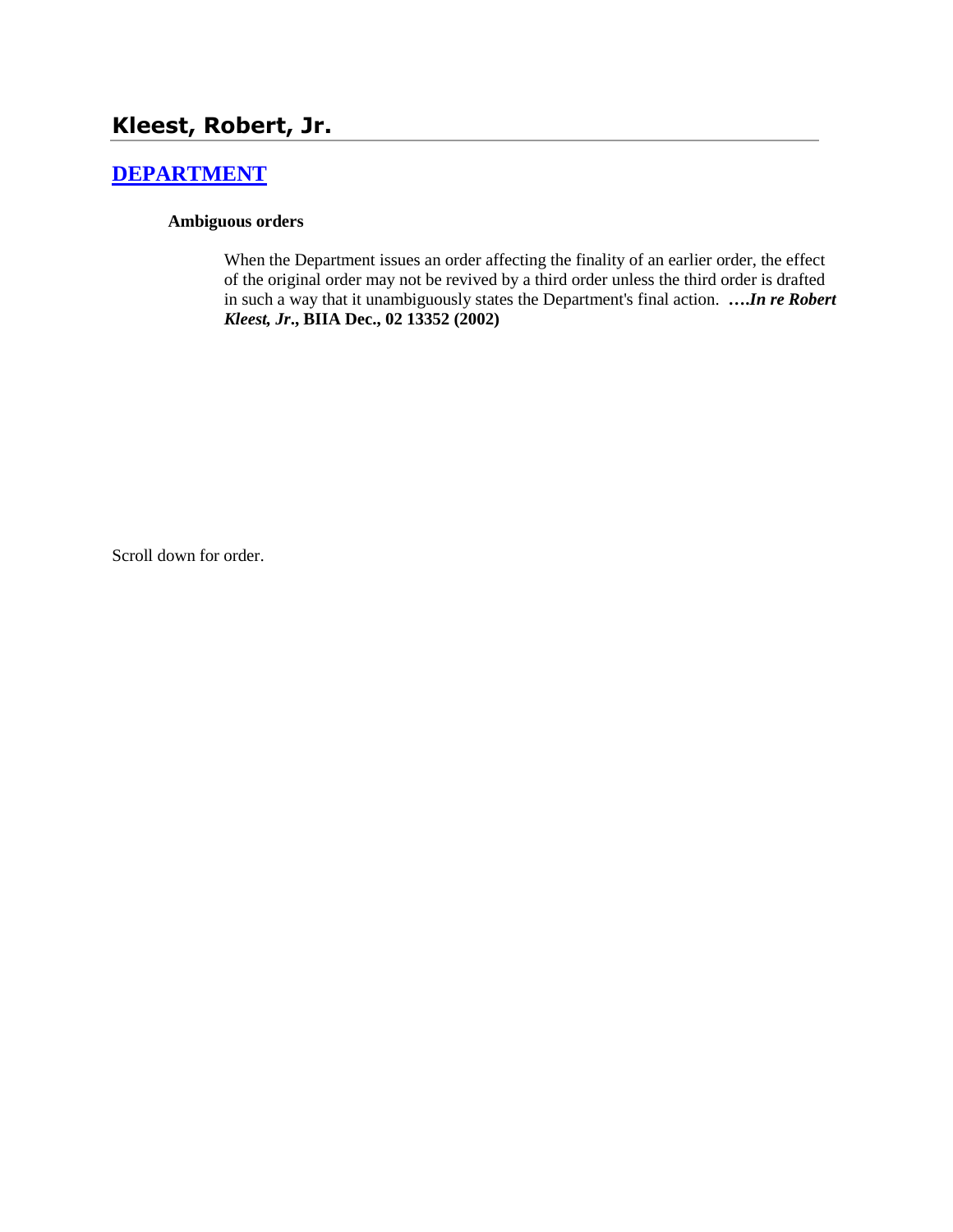## **BEFORE THE BOARD OF INDUSTRIAL INSURANCE APPEALS STATE OF WASHINGTON**

**IN RE: ROBERT F. KLEEST, JR. ) DOCKET NO. 02 13352**

**CLAIM NO. X-364986 )**

**ORDER GRANTING RELIEF ON THE RECORD**

On December 4, 2001 claimant, Robert F. Kleest, Jr., filed an appeal to an order of the Department of Labor and Industries dated October 4, 2001.<sup>1</sup> The October 4, 2001 order declared null and void a Department order dated July 24, 2001 that had corrected and superseded a Department order dated May 30, 2001 and kept the claim open for further treatment. The May 30, 2001 order had closed the claim.

**)**

**)**

An agency order is void only if the agency lacks subject matter jurisdiction over the issue, *i.e.*, when the agency attempts to decide a type of controversy over which it has no authority. *Marley v. Department of Labor and Industries*, 125 Wn. 2d 533, 539-40 (1994). In contrast, the Department had clear authority to correct and supersede its May 30, 2001 order closing the claim. By statute the Department may modify, reverse or change any order if it does so within the time limited to appeal that order. RCW 51.52.060 (4)(a). The Department order of July 24, 2001 followed by 55 days the May 30, 2001 order it corrected and superseded. In this case the time limited for appeal ran no earlier than July 29, 2001, *i.e.* 60 days after May 30, 2001. RCW 51.52.060 (1)(a). The Department timely modified, changed or superseded the May 30, 2001 order by its order of July 24, 2001. Thus, the July 24, 2001 order was *not* void. Therefore, the order of October 4, 2001 was incorrect as a matter of law in declaring the July 24, 2001 order to be void.

26 27 28 29 30 31 32 33 34 35 The Department order of October 4, 2001 did not resurrect and give renewed effect by the May 30, 2001 order. RCW 51.52.060(4) contemplates that the Department may issue further orders affecting the finality of earlier orders. However, we have previously held that once an order has ceased to be a final order of the Department through issuance of such a further order, the original order may not be revived by issuance of yet another, third order that declares an intermediary to be "null and void." *In re Brian N. Wiwel*, Docket No. 02 13848 (April 15, 2002). To allow such a result could deprive parties of their rights to appeal an order by shortening, or perhaps eliminating, the time during which an appeal from the original, substantive order may be brought under RCW 51.52.060. By issuing its order of October 4, 2001, the Department attempted to resurrect the May 30, 2001 order well past the time the claimant would otherwise have been able to appeal the closure of his claim under the May 30, 2001 order. $<sup>2</sup>$ </sup>

36

l

<sup>37</sup> 38 39 <sup>1</sup> Claimant's notice of appeal was postmarked on December 3, 2001, the 60<sup>th</sup> day following the date of the order appealed. We consider this mailing to be a timely appeal for purposes of RCW 51.52.060. *In re Harold Francis*, BIIA Dec., 68,154 (1985).

<sup>40</sup> 41 42 43 44 45 46 47  $2$  The October 4, 2001 order, in and of itself, raises only the issue whether the order of July 24, 2001 was "null and void." It did not re-raise all of the substantive issues addressed by the May 30, 2001 order. By October 4, 2001, the appeal period for the May 30, 2001 order had expired. The claimant had already filed a timely notice of appeal on June 19, 2001 from the Department's order of May 30, 2001. That appeal, assigned Docket No. 01 17153, was dismissed on October 19, 2001, because the May 30, 2001 order was no longer the final written determination of the Department concerning claim closure, within the meaning of RCW 51.52.060, since the Department issued its order of July 24, 2001. On January 23, 2002 we received a motion from the claimant to vacate the Order Dismissing Appeal pursuant to CR 60. By separate order, we have denied that motion because, after the issuance of the July 24, 2001 order the May 30, 2001 order also was no longer a final written determination.